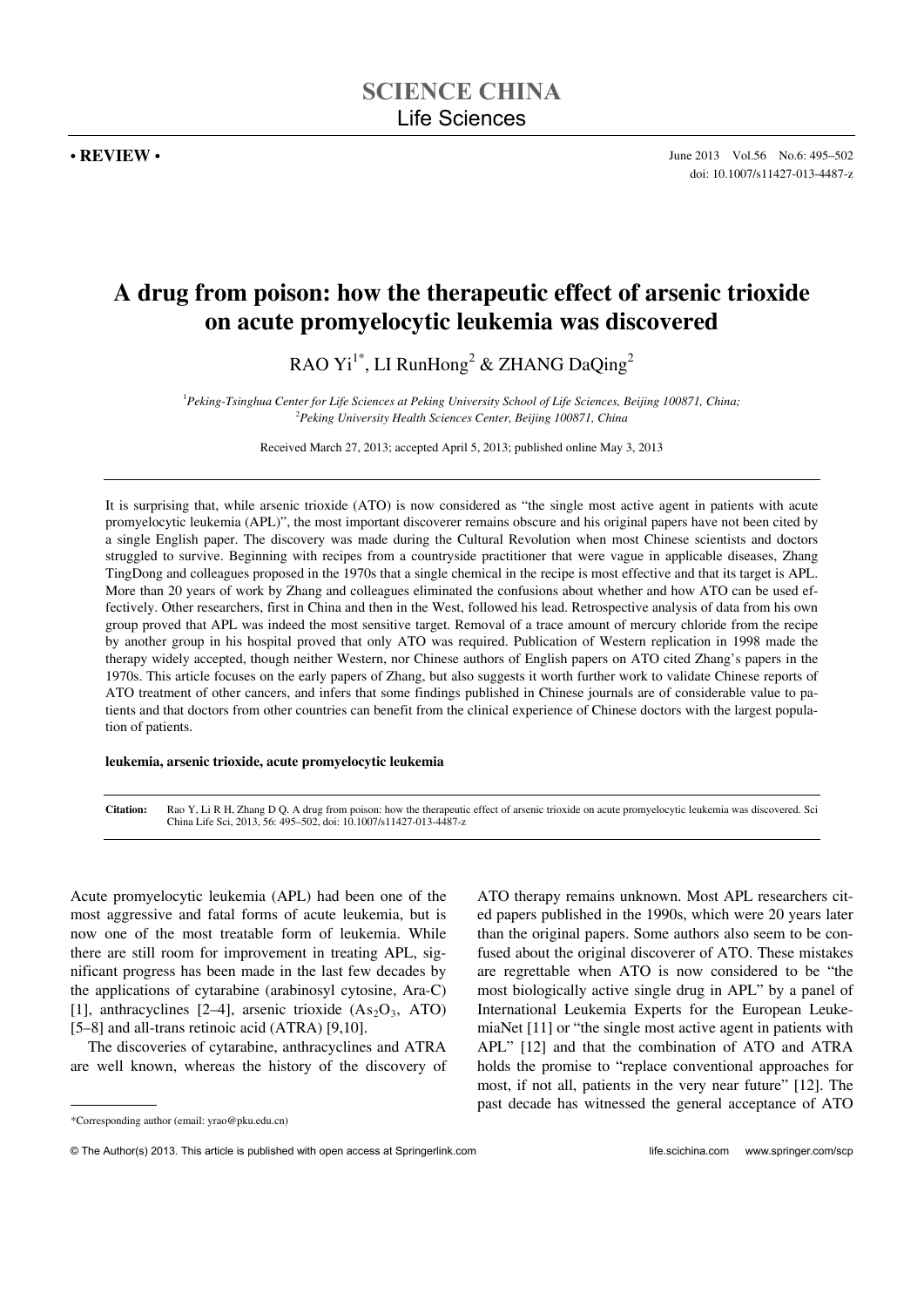[13] and accumulating proof of more ATO applications from relapsed APL to newly diagnosed APL [14,15].

Ignorance of, and confusions about, the early work result in part from the fact that the original papers were published in the Chinese language and in journals that are obscure even to most Chinese readers, although there are other factors of a more complex nature. This article summarizes the early papers from the discovery of ATO treatment of leukemia to the general acceptance of the use of ATO in treating APL. We also provide a list of the early papers in English for Western authors to use in citations.

We note that the authors of the present article have not worked on leukemia and write this article in our roles as researchers in the history of science. We hope that those working on leukemia can go into more details of the original work.

## **1 Cultural milieu and historical peculiarities of the discovery**

In the 1960s and early 1970s, China was in a political turmoil known as the Great Proletarian Cultural Revolution. Although its origins lie in the political intentions of Mao ZeDong, the supreme leader of China at the time, the Cultural Revolution has affected more than one generation of Chinese people directly and indirectly. Some would view what is happening in China now in part as a consequence of, or a reaction to, the Cultural Revolution, with most viewing the Cultural Revolution as negative, if not disastrous.

Of the many leftist policies during the Cultural Revolution, most were harmful, but some had mixed or even positive effects intended or unintended by the policy maker(s). One policy directly related to Mao was to improve the medical conditions of rural China by sending doctors from urban hospitals to the countryside in "Circulating Medical Teams". Doctors in such teams will go to multiple villages and members of the team will rotate. Another policy was to emphasize the importance of traditional Chinese medicine and drugs. The interception of these two led to many claims of findings of great effects of some Chinese medicine or treatment, most of which were abandoned within a few years. However, a few have withstood the test of time. The discovery of ATO was one such example.

Arsenic has been used for a long time, both in China and in the West. Several traditional Chinese medical recipes contain arsenic, but they were combinations of multiple chemicals with unclear targets. Western uses of arsenic were also ill-defined [16]. For example, Thomas Fowler of Britain invented a solution containing potassium arsenite  $(KAsO<sub>2</sub>)$  in 1786, and used it for agues, remittent fevers and periodic headaches [16]. After leukemia was discovered in 1845, Fowler's solution was used in treating leukemia in 1865, and again in 1931 [17]. Arsenic and irradiation were the main forms of treatment for chronic myelocytic leukemia (CML) until 1953, when they were replaced by chemotherapy with busulfan [16,17]. Arsenic treatment of leukemia was no longer a standard drug for leukemia from then on. In China, Guan JiRen, a doctor in Harbin Medical University, tried to use Fowler's solution to treat leukemia in 1958 and came to the conclusion that it was ineffective [18]. In the 1950s and 1960s, Zhou AiXiang in Beijing and Gu DeQing in Shanghai used combinations that included arsenic sulfate to treat leukemia [19]. It is also doubted that arsenic sulfate can be turned into ATO because the preparation of the Chinese medicine did not involve the high temperature required for the conversion of arsenic sulfate into ATO. In 1972, a report appeared in *Anti-Cancer Battle News of Liaoning Province*, a publication explicitly labeled as "internally circulated materials" under the authorship of Chaoyang People's Hospital Department of Pediatrics [20]. It reported the treatment of 16 cases of acute granulocytic leukemia children by a combination of arsenic and chemotherapy. Because this treatment did not separate arsenic from the chemotherapy available then, it was unclear whether arsenic was helpful as an addition to chemotherapy, nor was it known how effective the combination was: success rate among the 16 patient was not reported and blood analysis was shown for only one patient [20]. A 1974 review by the Chinese Academy of Traditional Medicine summarized different approaches and medicines for leukemia treatment by traditional Chinese medicine listed  $As<sub>2</sub>S<sub>3</sub>$ and toad venom (and others, including pure chemicals of Western invention) [21]. It cited [19] and [20] as supporting the use of  $As_2S_3$ . It should be noted that neither Gu nor Zhou has reduced their recipes to a single component, even today [22]. Because the preparation and processing of the Chinese medicine containing  $As_2S_3$  did not involve the high temperature required for the conversion of arsenic sulfate into ATO, the relation of arsenic sulfate with ATO in such recipes is unclear. The 1974 review did not provide a conclusive recommendation on the type of Chinese medicine for the treatment of leukemia. Toad venom and quite a number of other medicines discussed in that review have not become a standard therapy for any type of leukemia. In summary, by 1974, it was unclear which of the traditional Chinese drugs can be used to treat leukemia and the effectiveness of those tested by then were uncertain.

In the early 1970s, Han TaiYun, a pharmacist of the First Affiliated Hospital of Harbin Medical University, was a member of a circulating medical team. He learned that a countryside practitioner of traditional Chinese medicine used a combination of arsenic, mercury and toad venom to treat lymphatic tuberculosis and cancers. In March 1971, Han made a solution that contained these three components, which he called "713" (after the year and month of his preparation) or "Ailin (literally meaning cancer effective)". Intramuscular injection showed effects in some cancer patients. The "713" solution was hotly sought after locally for a while but faded soon from the public because of its tox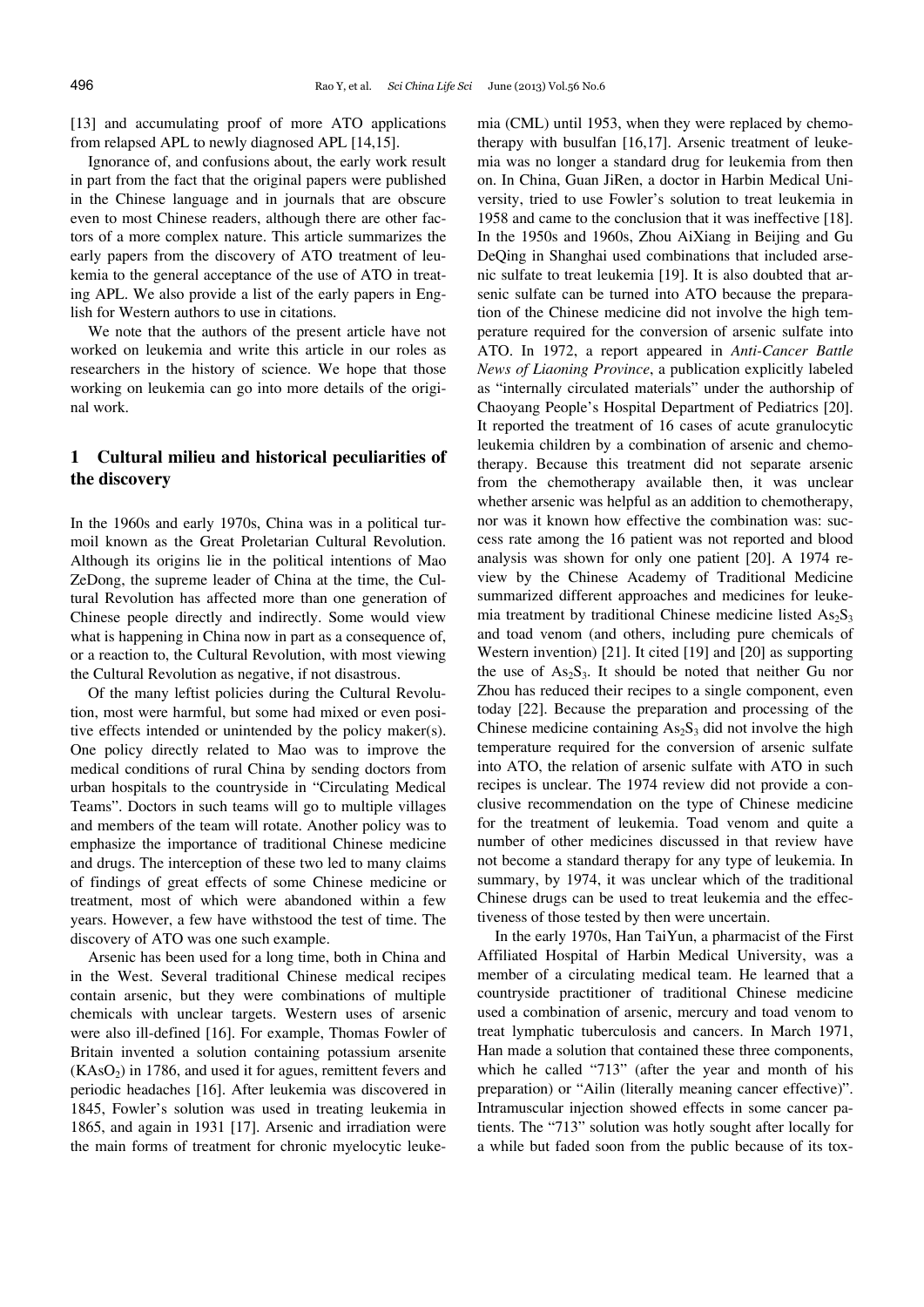icity. The target diseases of 713 were undefined, nor were the active chemical in 713.

Zhang TingDong was a doctor in the same hospital as Han. Zhang was born in 1932 and graduated in the 1950s from Harbin Medical University, after studying the regular (Western) medicine. He took classes of traditional Chinese medicine in the 1960s. He worked in the Department of Traditional Chinese Medicine of the First Affiliated Hospital of Harbin Medical University. He was initially asked by the Health Bureau of the Heilongjiang province to examine the validity of the claims of the countryside practitioner and later collaborated with Han.

# **2 Original discovery of the effective treatment of APL by ATO: 1973–1979**

After 1972, Zhang and colleagues focused their research on leukemia. They also analyzed the components of "713" and suggested that arsenic was solely responsible for the therapeutic effect, whereas mercury caused kidney toxicity and toad venom caused hypertension. Neither of the latter two was therapeutically useful for leukemia. From then on, their recipe of Ailin I was mainly arsenic trioxide and a trace amount of mercury (at a ratio of 100:1 by weight), without toad venom.

The first paper by Zhang and Han was published in 1973 in a local Chinese journal. Zhang TingDong, Zhang PengFei, Wang ShouRen and Han TaiYun reported that they had used "Ailin solution" (also known as "Ailin I") to treat six cases of chronic granulocytic leukemia [5]. They explicitly stated that the components of the solution were ATO and a trace amount of mercury chloride. All six patients improved after the treatment. They also mentioned that acute leukemia patients were being treated, but with no results in that paper.

In 1974, under the collective institutional authorship of the Department of Traditional Chinese Medicine and the Department of Laboratory Medicine of Harbin Medical University, they published a report in the university journal [6], summarizing the treatment of 17 cases of leukemia patients from January 1973 to April 1974. After going through different types of leukemia, they reported that Ailin I was effective in treating multiple types of leukemia, leading to complete remission (CR) in acute leukemia patients. In 1976, they used an institutional authorship to publish a report on five cases of acute leukemia in which they had achieved CR.

In 1979, Rong FuXiang and Zhang published two cases of acute granulocytic leukemia, one with CR for four and a half years and the other for three years [7].

A second paper by Zhang and Rong in 1979 summarized their treatment results from 55 cases of acute leukemia [8]. Twenty-three leukemia patients were treated with Ailin I alone (from 1973 to 1974), 20 were treated with Ailin I in combination with Western chemotherapy and other Chinese medicines from 1975 to 1976, and 12 treated with Ailin I plus other Chinese medicines and chemotherapy from 1977 to 1978. For each patient, they presented leukemia subtypes and clinical observations. All 55 cases improved to some extent, with a remission rate of 70% and with CR in 12 cases. Side effects were small with the doses they used. They then applied 10 times the equivalent of what they used for adult human patients to 12 rabbits. No toxicity was observed in the heart, the liver, the spleen or the kidney of the rabbits.

While the 1973 paper reported their pioneering findings, the second 1979 paper represented their understanding of the therapeutic effect [8]. There are three important questions about early work of Zhang and colleagues: (i) Had they shown that the therapeutic effect came from Ailin I, but not from other Western chemicals or Chinese medicines? (ii) Had they realized that the effect of Ailin I came from ATO but not from mercury in the solution? (iii) Had they known the effect of ATO on APL?

Answers for all three questions can be found in [8] which explicitly stated that (i) significant improvement was observed in three patients (one adult and two children) using only Ailin I, but no other Western or Chinese drugs. At the time of publication, the children had survived for more than four years and the adult more than nine months. When using other Chinese medicines, Zhang and Rong pointed out that those were not used for treatment of leukemia, but for supporting the general health of the patients so that they could tolerate more treatments; (ii) the effective component of Ailin I was ATO (on page 11 of their paper); (iii) acute granulocytic leukemia (M3 type of the French-American British FAB classification, also known as APL) was the most sensitive to the treatment, which was a conclusion reiterated on pages 10 and 11 of their paper.

We can see that, by 1979, Zhang and his collaborators had clearly reached our current understanding that ATO could treat leukemia, especially that of the M3 subtype or APL.

# **3 Further studies by the Zhang group from the 1980s to the 1990s**

In 1981, a paper under an institutional authorship with a footnote indicating Zhang as the supervisor (with eight other authors) reported 73 cases of acute granulocytic leukemia patients, with a CR of 24% and remission rate of 86% after Ailin I treatment [23]. In 1982, Zhang and Li presented a report to a national meeting on 22 cases of CR by Ailin I and on 98 cases of non-lymphatic leukemia. In 1982 and 1983, Zhang published reviews of his work [24,25].

In 1984, Zhang and Li [26] published a summary of 81 cases which they had treated since 1971. Among the 22 cases of CR, they pointed out that seven were of the M2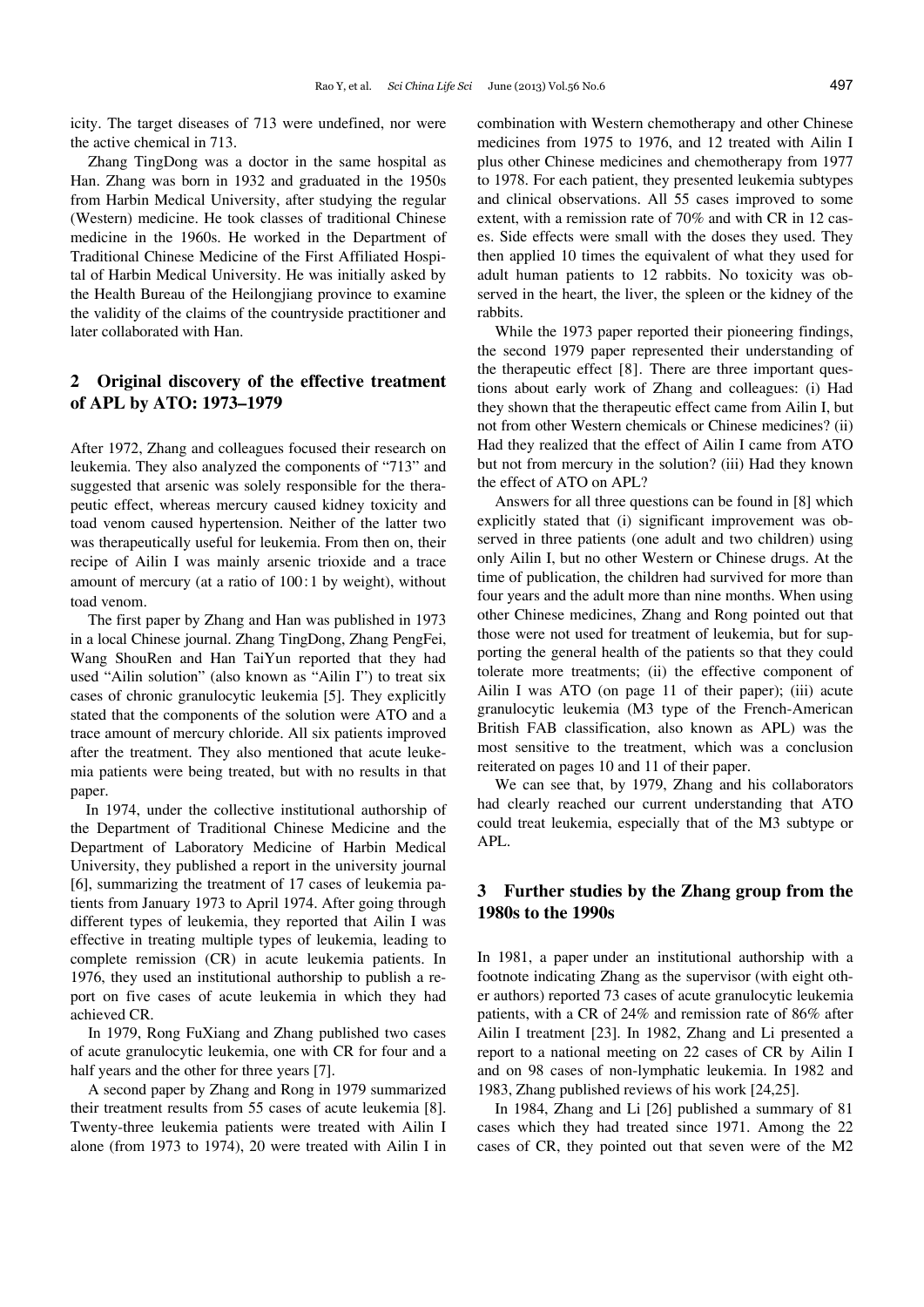type and 15 were of the M3 type. They again stated that the effect on M3 type was particularly obvious. Zhang [27] published another paper on the effect of Ailin I on non-lymphatic acute leukemia.

In 1991, Sun et al. [28] continued the work of Zhang and Li<sup>[26]</sup>. They reported that Ailin I had been used to treat 32 APL cases from 1974 to 1985, with CR in 19 cases and that 16 cases had survived for more than five years. This confirms the high success rate for ATO treatment of APL.

In 1992, Sun et al. [29] published a short "Sharing Experience" paper, reviewing materials identical to the 1991 paper. Oddly, most English papers cite this 1992 paper for the discovery of ATO treatment of APL, although both papers were in Chinese.

Because Zhang TingDong's papers from the 1970s to the early 1990s included a trace amount of mercury chloride, in addition to ATO (at a ratio of 1:100 by weight), strictly speaking, they had not proven that mercury chloride did not have a positive effect, despite the fact that their 1973 paper had mentioned that only ATO was the effective ingredient in Ailin I.

In 1995 and 1996, Zhang Peng and colleagues from the same hospital as Zhang TingDong published two papers which showed the effectiveness of ATO alone without mercury [30,31]. The 1995 paper was an abstract, which did not explicitly state that mercury chloride was not included in the 713 solution, although Zhang later said that they used only ATO. The 1996 paper did show that ATO, but not mercury chloride, was used. They treated 130 APL patients from 1992 to 1995, among which 72 went through one or more courses of treatment. A CR of 73% was observed in patients undergoing initial treatments and 52% in recurrent patients [31].

In the process of uncovering the history of ATO research, we found no evidence that leukemia classification by traditional Chinese medical theories was useful for discovering the target of ATO. Here we separate traditional Chinese medicine into drugs and theories. Had the traditional Chinese medical theories (CMTs) been helpful for developing ATO as a treatment for leukemia? Zhang and colleagues discussed five types of leukemia based on CMT classification, there was no difference of ATO on different CMT types  $[6-8]$ . In this regard, the Western classification of leukemia was helpful. When they completely gave up the CMT classification, the effect was more obvious. Interestingly, their first paper in 1973 did not mention CMTs, but their later papers in the 1970s and 1980s did. Lack of evidence for the utility of CMTs does not disprove the CMTs, but it is so far unclear whether the CMTs are important or essential for scientific studies of traditional Chinese drugs.

### **4 Chinese contributions to APL treatment**

Anthracyclines (including daunorubin) and cytarabine be-

came frontline treatment for APL because of research in the West [1–3]. Chinese contributions in the discoveries of ATO and ATRA came after those, but have significantly improved APL treatment. Here we place the Chinese discoveries in the historical context.

In 1973, Zhang and colleagues of China reported the therapeutic effect of ATO on leukemia [5], and Zhang and Rong [8] in 1979 suggested that APL was particularly sensitive to ATO.

In 1977, Collins et al. [32] at the NCI successfully established a cell line (HL-60) from an APL patient. Collins et al. used it to screen for chemicals which could induce the differentiation of HL-60 cells to mature into normal cells. In 1980, Breitman et al. [33] discovered that all-trans retinoic acid (ATRA) and 13-cis retinoic acid induced HL-60 differentiation into mature cells. Related chemicals such as Vitamin A was 1000 fold less effective. They suggested that "this compound could provide a new therapeutic tool in the treatment of acute myeloid leukemia".

In 1981, Breitman et al. [34] tested drug sensitivity of leukocytes from the peripheral blood of leukemia patients and found that cells induced to differentiate by ATRA all came from two patients with APL. Olsson and Brietman [35] in 1982 showed that retinoic acid could also induce U-937 lymphoma cells to differentiate. In 1983, Honma et al. [36] from Japan reported the effects of multiple chemicals on inducing differentiation of cells from different leukemia patients, and found that ATRA was among those capable of inducing the differentiation of leukocytes from APL patients. Koeffler [37] in 1983 summarized *in vitro* studies including cellular differentiation by retinoic acid and other chemicals, viewing ATRA and 13-cis retinoic acid as equivalent in differentiating APL leukocytes.

Single cases of APL treatment by 13-cis retinoic acid were reported by four groups: Flynn et al. [38] in 1983 from Minnesota, USA; Nilsson [39] in 1984 from Lund, Sweden; Daenen et al. [40] in 1986 from the Netherland; and Fontana et al. [41] in 1986 from west Virginia, USA.

In 1985, Wang Zhen-Yi of Shanghai Second Medical College could obtain ATRA (but not 13-cis retinoic acid) from a local source. He used it to successfully treat a five-year-old girl. In 1987, his group published a paper in the English edition of the *Chinese Medical Journal*, reporting the use of ATRA (alone or in combination) for the treatment of six APL patients [9]. In 1988, Wang's group published their use of ATRA in the treatment of 24 APL patients in *Blood* [10]. It cited Breitman et al. [33,34] and Koeffler [37], which reported the effects of ATRA and 13-cis retinoic acid on inducing the differentiation of leukemia leukocytes, as well as Flynn et al. [38], Nilsson [39], Daenen et al. [40], and Fontana et al. [41] which reported treatment of APL patients by 13-cis retinoic acid.

Huang et al. [10], but not Huang et al. [9] (both in English, but the 1988 paper published in the US and the 1987 paper in China), drew international attention. Direct com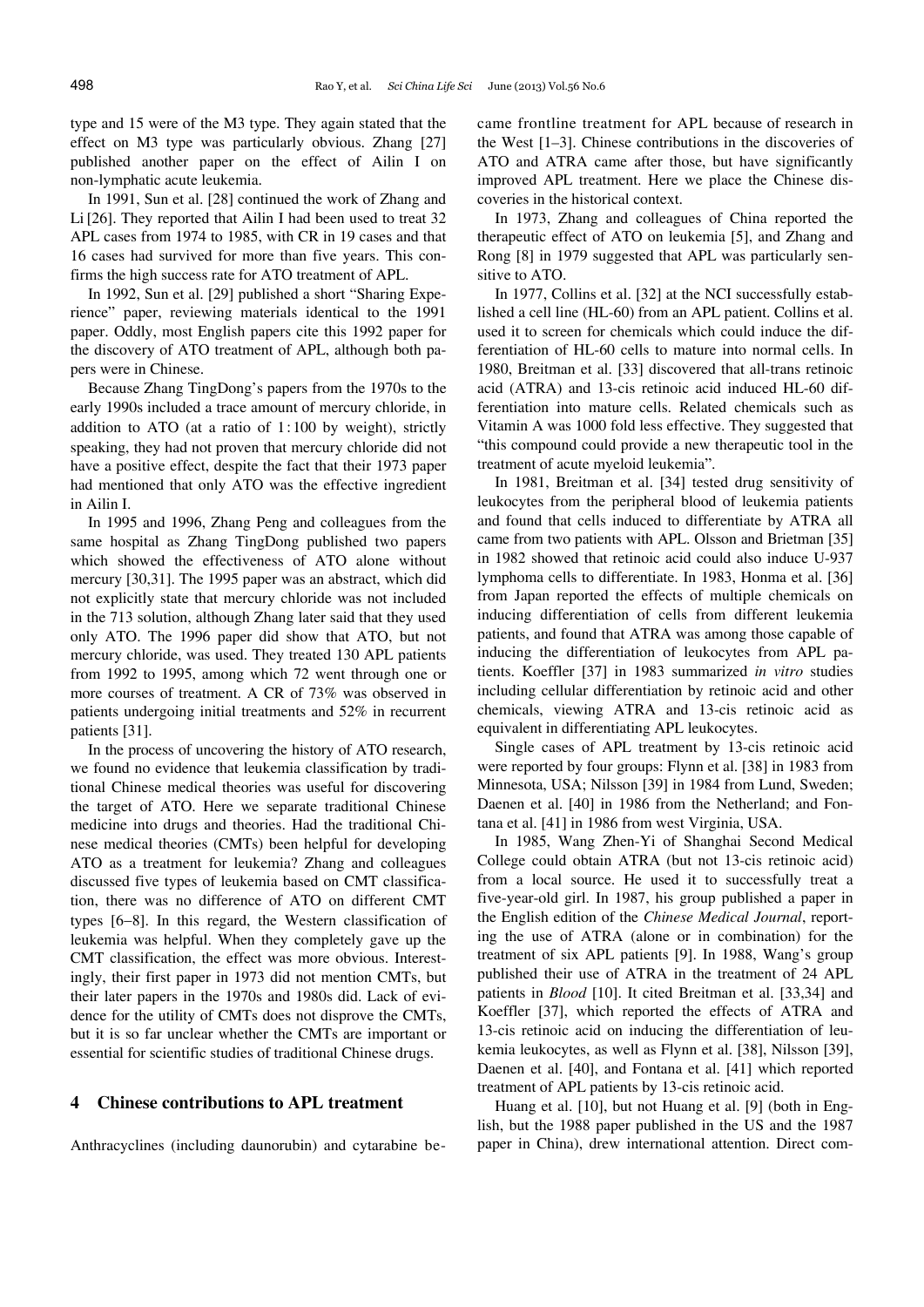munication with French doctors also helped. The finding of Wang group with ATRA were soon replicated. In 1989, Chomienne et al. [42] from France compared the effects of ATRA and 13-cis retinoic acid with two APL patients for each chemical and felt that ATRA were more effective. In 1990, the same French group, after working with leukocytes from 22 APL patients *in vitro*, concluded that ATRA was 10 times more effective than 13-cis retinoic acid [43]. The effect of ATRA was also confirmed by Chinese doctors (e.g., Chen et al.) [44]. In 1991, Warrell et al. [45] in the US replicated the findings of the Wang group in China and the Degos group in France with nine out of 11 APL patients successfully treated by ATRA. Since then, ATRA was well recognized for APL treatment. In 1997, Tallman et al. [46] reported their studies of 346 APL patients, in which they compared the therapeutic effects of ATRA and the previously standard chemotherapy with daunorubin and cytarabine, and found it to be more effective if ATRA was used for both induction and maintenance.

In 1992, Duan et al. [47] published *in vitro* studies of the effect of ATO on leukemic cells. In 1995, Huang and coworkers from Dalian, China reported that a tablet with multiple components derived from traditional Chinese medicine (herbs and minerals) led to 98% CR in 60 APL patients [48]. One of the components contained arsenic disulfide.

In 1995 and February 1996, Zhang Peng and colleagues from Harbin reported their success in using ATO in achieving 73% of CR in 130 APL cases from 1992 to 1995. No crossresistance was observed between ATOand ATRA [30,31].

In August 1996, Chen GuoQiang and 18 other authors (including Zhang TingDong in the middle and Chen Sai-Juan, Wang Zhen-Yi and Chen Zhu as the last authors) reported work from Shanghai Hematology Institute that used *in vitro* culture leukemic cells for mechanistic studies of the therapeutic effect of ATO on leukemia at the molecular level [49].

In 1997, Xu JingShu, Duan JingMian, Xu Ying, Xin XiaoMin, Song XiaoHong and Zhang TingDong reported a case of who had recurrent APL three times [50]. The patient was treated with Ailin I every time and had survived for 20 years.

In 1997, Chen et al. [51] from Shanghai published dose-dependent effect of ATO on leukemic cells *in vitro*. Shen et al. [52] from Shanghai reported that they used pure ATO to treat 15 APL patients, among which 10 cases with only ATO. CR was achieved in 90%.

In 1998, Soignet et al. [53] from the Memorial Sloan-Kettering Cancer Hospital and Cornell Medical College reported in the *New England Journal of Medicine* that they had treated 12 recurrent APL cases with ATO and observed CR in 11 cases. The mechanisms were thought to be partial cellular differentiation and apoptosis.

The Soignet et al. paper helped general international acceptance of ATO as a treatment of APL, which could not be achieved by many papers published in China by Chinese doctors over the previous two decades.

#### **5 Lack of recognition**

ATO has now been well accepted (and generally used) nationally and internationally, saving lives in China and other countries. However, the discoverer remains largely unknown in academic and medical communities, although there was a 2001 story about him in the *New York Times* [54]. It is more striking that, while the discovery of the effect of ATRA on APL has led to both national and international awards to Wang Zhen-Yi, not a single national or international award has been given to Zhang TingDong or any of his Harbin colleagues for the discovery of the therapeutic effect of ATO on APL, although ATO was discovered more than a decade before ATRA and is recognized as "the most biologically active single drug in APL" by International Leukemia Experts for the European LeukemiaNet [11].

The reason for lack of recognition is not due to controversies. There was a patent contention by Hongde Sun, a member of Zhang's group. It was quite late and the judge ruled in Zhang's favor. Peng Zhang insisted that he was the first to show the effect of ATO alone, without mercury. Zhang and Rong [8] had suggested that ATO alone was effective, but they had not shown data with ATO alone. Both Sun and Zhang Peng have made important contributions, but it is clear that Zhang TingDong has played an undisputed key role in his persistent work from the 1970s to the early 1990s which turned the often fuzzy arsenic treatment with variable results into practically useful treatment with beneficial effects.

In 1998, Chen et al. [55] published in a Chinese journal that "from the early 1970s, Harbin Medical University discovered through clinical practices that arsenic trioxide could effectively treat APL. In the past two years, we have collaborated with HMU and used arsenic trioxide solution to treat APL patients resistant to ATRA and conventional chemotherapy", affirming the work and priority of Harbin, though Zhang's name and papers in the 1970s did not appear in the review [55].

Almost no English paper realized that Zhang had published his findings from 1973 to 1979. English papers, including those by Chinese scholars, only cited Sun et al. [29] and sometimes Zhang Peng et al. [31] as the first paper(s) for ATO treatment of leukemia. For example, Soignet et al. [53], which replicated the findings of Zhang in the 1970s and played a major role in the international acceptance of ATO treatment for APL, mentioned "recent Chinese reports" of CR in APL by ATO, and cited only Sun et al. [29], Zhang Peng et al. [31], and Shen et al. [52]. It is impossible to know from the Soignet et al. paper that the original findings were made in the 1970s by Zhang TingDong because both the tone and the citations made it seem that Chinese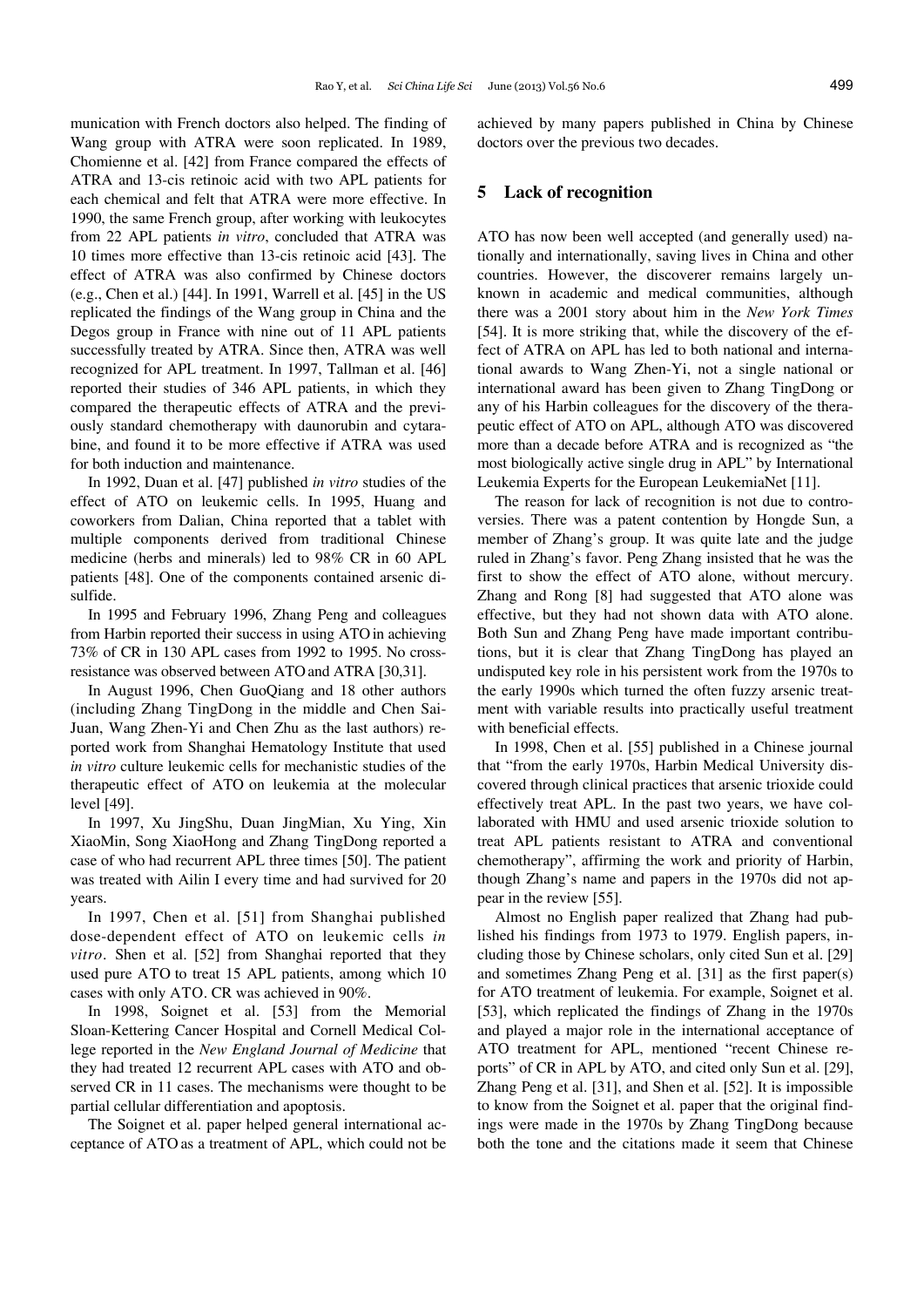-

discoveries were made in the 1990s.

A 1996 news report in *Science* did mention Zhang [56], but stated that Zhang published his paper in 1992.

Zhang has published few English papers. In 2001, he and Chen GuoQiang were co-first authors (with Wang Zhen-Yi, Chen SaiJuan in the middle and Chen Zhu as the corresponding author) of a review about ATO in an international journal *Oncogene* [57]. In the introduction, they stated "recent" studies of ATO treatment of APL, citing the 1996 paper of Chen et al. [49]. On the second page, they stated that the research on ATO began in 1971, without citing any publications, and that they had treated more than a thousand patients of different types of cancers including "chronic granulocytic leukemia, lymphoma, esophageal cancer, and particularly APL", but again without citing any literature. Thus, Zhang, presumably as the first author of an English paper, neglected to cite his own early papers, effectively burying the pioneering findings in the 1970s.

In 2002, Zhu et al. [58] published a review in *Nature Reviews Cancer*. In the figure illustrating milestones in APL treatments, Zhang TingDong in the 1970s were placed, but the citation in the text was Sun et al. [29] and the explanation in the reference list credited Sun et al. [29] as "first report of  $As<sub>2</sub>O<sub>3</sub>$  therapy in APL".

Both Sun et al. [29] and Zhang et al. [31] were published in Chinese, and neither of them cited papers from the 1970s. Thus, even if any international scholars attempted to obtain English translations of the 1992 and 1996 papers, they would not know the original 1970 papers.

In 2008, Wang Zhen-Yi and Chen Zhu [59] reviewed progress in APL treatment in *Blood*, with its first citation of ATO as the Zhu et al. [58] review, and further citations for ATO treatment of APL being Sun et al. (1992) [29], Zhang et al. (1996) [31], Chen et al. (1996) [49], Shen et al. (1997) [52] and Niu et al. (1999) [60].

In 2011, Chen et al. [61] published a review of the therapeutic effect of ATO on leukemia, which stated "in the early 1970s, a group from Harbin Medical University in northeastern China tested Ailing-1 containing 1% ATO and a trace amount of mercury chloride in a variety of cancers by intravenous administration", without mentioning the researchers or citing papers of the 1970s. The review then cited Sun et al. (1992) [29] for showing that "Ailing-1 induced CR in 21 of 32 patients with APL with an impressive 10-year survival rate of 30%" before stating that "the efficacy of pure ATO in treating relapsed APL was then reported by Shanghai Institute of Hematology (SIH) in 1996–1999", citing Shen et al. (1997) [52] and Niu et al. (1999) [60], ignoring the papers of Zhang Peng et al. from Harbin Medical University who had published a paper in 1995 and one in 1996 [30,31], which stated that they had used ATO alone (without a trace amount of mercury chloride).According to a 2013 blog by Zhang Peng, his results

were known to Chen and others who attended a national meeting in 1995 [62].

A 2011 paper on a 10-year follow-up study of ATO treatment of APL published by Au et al. [63] from Hong Kong cited a paper published by US authors in 2001.

Thus, no authors who can read Chinese have cited any of the 1970s papers in their English publications. In the current climate that English authors do not go to original papers in even French or German, it is no wonder that they do not know the titles and authors of the original papers published in Chinese. The contributions of Zhang TingDong and the precise timing of his discovery are therefore virtually unknown in the international academic and medical communities.

## **6 Implications of paying attention to work published in Chinese**

In the past, there is a general negligence of clinical studies carried out in China. Language is only part of the reason. With the large number of patients in China, many doctors in China have more clinical experience than most doctors in Western countries. Some, even though a small fraction of, Chinese doctors may have insights into treatments that they have only published in Chinese journals.

In the case of ATO, for example, Chinese doctors including Zhang and others have reported ATO treatment of multiple cancers, from liver, stomach and colon cancers to lymphomas [64–66]. These are worth further test and validation.

An indirect inference is that rigorous studies of components of Chinese medicine may lead to more discoveries. For example, drugs used tentatively by Chinese hospitals or marketed aggressively by Chinese companies (without prior stringent tests), may prove to be more powerful and specific after rigorous studies, and become more internationally acceptable and will eventually help more patients and save more lives.

*One of the authors (Rao Yi) thanks Li LianDa of the Chinese Academy of Traditional Medicine for bringing him to the attention of two papers [18,20] and the work of Zhou AiXiang and Gu DeXin.* 

- 1 Ellison R R, Holland J F, Weil M, et al. Arabinosyl cytosine: a useful agent in the treatment of acute leukemia in adults. Blood, 1968, 32: 507–523
- 2 Boiron M, Weil M, Jacquillat C, et al. Daunorubicin in the treatment of acute myelocytic leukaemia. Lancet, 1969, 293: 330–333
- 3 Bernard J, Weil M, Boiron M, et al. Acute promyelocytic leukemia: results of treatment by daunorubicin. Blood, 1973, 41: 489–496
- 4 Bernard J, Weil M, Jacquillat C I. Treatment of acute granulocytic leukemias. Ann Rev Med, 1974, 25: 39–50
- 5 Zhang T D, Zhang P F, Wang S R, et al. Preliminary clinical observations of six cases of leukemia treated by "Ailin solution" (in Chinese)<sup>1)</sup>. Med Pharm Heilongjiang, 1973, (3): 66–67

<sup>1)</sup> Files of the major Chinese papers cited in this article can be accessed at the blog of the author: http://blog.sciencenet.cn/blog-2237-658474.html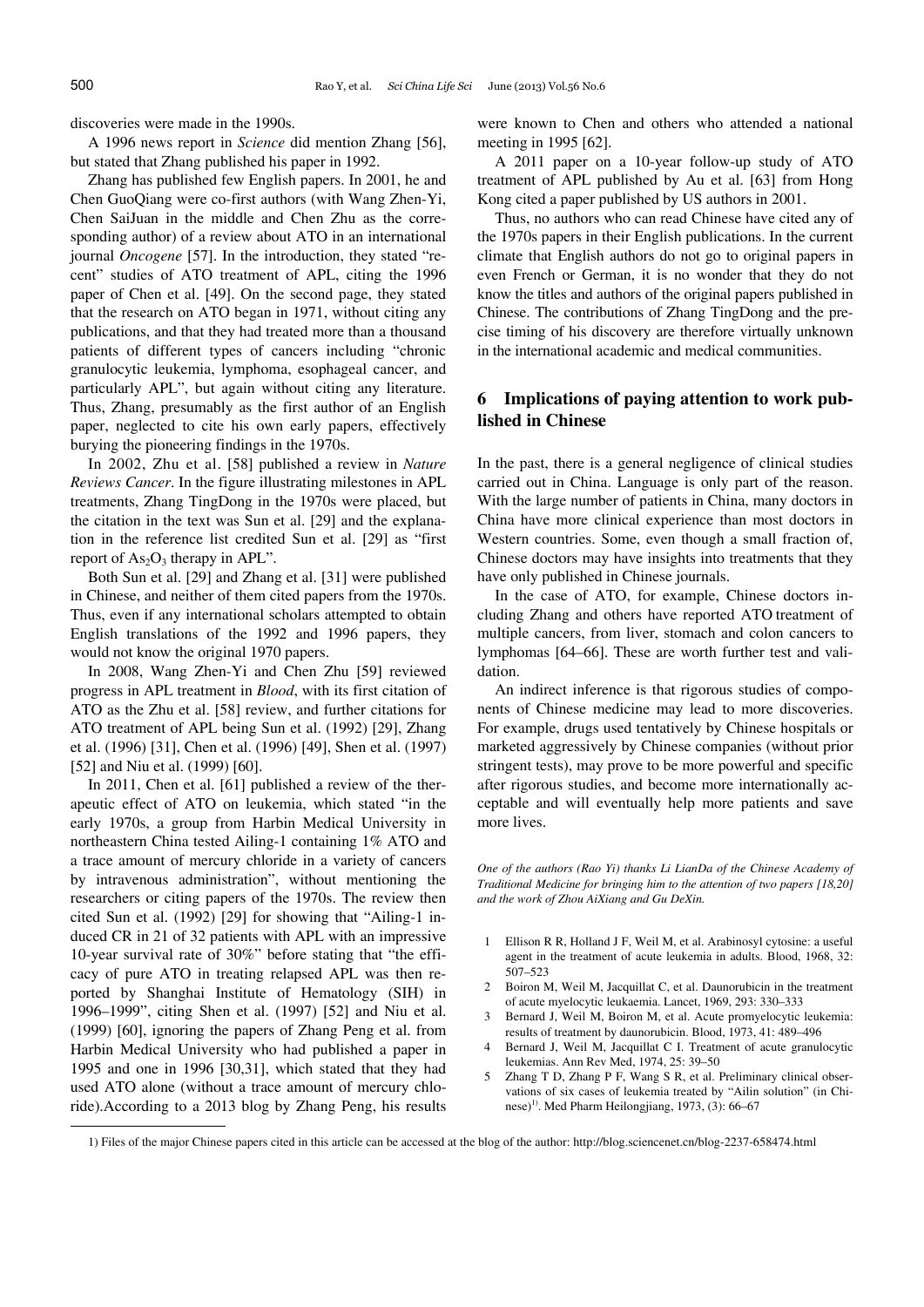- 6 Departments of Traditional Chinese Medicine and Laboratory Medicine of the First Affiliated Hospital of Harbin Medical University. Therapeutic observations of 17 cases leukemia treated with Ailin No.1 and dialectic theory (in Chinese). J Harbin Med Univ, 1974, (2): 25–30
- 7 Rong F X, Zhang T D. A report on long term survival of two cases of acute granulocytic leukemia (in Chinese). J New Med Pharm, 1979, (6): 31–34
- 8 Zhang T D, Rong F X. Treatment of acute granulocytic leukemia by Ailin No.1 and dialectic theory (in Chinese). Med Pharm Heilongjiang, 1979, (4): 7–11
- 9 Huang M E, Ye Y C, Chen S R, et al. All-trans retinoic acid with or without low dose cytosine arabinoside in acute promyelocytic leukemia: report of six cases (in Chinese). Chin Med J, 1987, 100: 949– 953
- 10 Huang M E, Ye Y C, Chen S R, et al. Use of all-trans retinoic acid in the treatment of acute promyelocytic leukemia. Blood, 1988, 72: 567–572
- 11 Sanz M A, Grimwade D, Tallman M S, et al. Management of acute promyelocytic leukemia: recommendations from an expert panel on behalf of the European LeukemiaNet. Blood, 2009, 113: 1875–1891
- 12 Tallman M S, Altman J K. How I treat acute promyelocytic leukemia. Blood, 2009, 114: 51260–51235
- 13 Sanz M A, Lo-Coco F. Modern approaches to treating acute promyelocytic leukemia. J Clin Oncol, 2011, 29: 495–503
- 14 Powell B L, Moser B, Stock W, et al. Arsenic trioxide improves event-free and overall survival for adults with acute promyelocytic leukemia: North American Leukemia Intergroup Study C9710. Blood, 2010, 116: 3751–3757
- 15 Estey E H. Newly diagnosed acute promyelocytic leukemia: arsenic moves front and center. J Clin Oncol, 2011, 29: 2743–2746
- 16 Sears D A. History of the treatment of chronic myelocytic leukemia. Am J Med Sci, 1988, 296: 85–86
- 17 Jolliffe D M. A history of the use of arsenicals in man. J Royal Soc Med, 1993, 86: 287–289
- 18 Guan J R. Leukemia: clinical analysis of 49 cases (in Chinese). Heilongjiang Med, 1958, (2): 22–34
- 19 Gu D X. Preliminary observations of the therapeutic effect of the traditional Chinese medicine "55" on leukemia (in Chinese). Harbin J Trad Chin Med, 1964, 5: 24
- 20 Chaoyang People's Hospital Department of Pediatrics. Experience of using a combination of arsenic and chemotherapy to treat leukemia (in Chinese). Anti-Cancer Battle News of Liaoning (internally circulated materials, be careful in safekeeping, by the Office of Cancer Prevention and Treatment Research of Liaoning Province), 1972, (7): 23–24
- 21 Hematology Group of the Department of Internal Medicine at Xiyuan Hospital of the Chinese Academy of Traditional Medicine. Treatment of leukemia by traditional Chinese medicine (in Chinese). Guangdong Med, 1974, (5): 31–37
- 22 Zhou A X. Research on Qinghuang San treatment of leukemia (in Chinese). Chin J Integrat Trad West Med, 1998, 18: 582–583
- 23 Department of Traditional Chinese Medicine of the First Affiliated Hospital of Harbin Medical University (Supervisor: Zhang T D. Writers: Li Y S, Hu X C. Participants: Li M X, Zhang P F, Rong F X, et al.). A clinical summary of 73 cases treated by Ailin No.1 combined with the dialectic theory (in Chinese). Chin Med Pharm Heilongjiang, 1981, (4): 28–30
- 24 Zhang T D. Comments on questions about designing clinical research with combined Chinese and Western medicine (in Chinese). J Integrat Trad Chin West Med, 1982, 2: 180–181
- 25 Zhang T D. Understanding and treatment of leukemia by Chinese medicine (in Chinese). J Trad Chin Med, 1983, (3): 71–74
- 26 Zhang T D, Li Y S. Clinical findings and experimental research of Ailin No. 1 in treating acute granuloleukemia (in Chinese). J Integrat Trad Chin West Med, 1984, 4: 19–20
- 27 Zhang T D. Diagnosis and treatment of acute non-lymphatic leukemia (in Chinese). J Integrat Trad Chin West Med, 1985, 5: 713
- 28 Sun H D, Ma L, Hu X C, et al. A report on 16 acute promyelocytic

leukemia cases of long term survival treated by Ailin No.1 in combination with traditional Chinese dialectic theories (in Chinese). Inf Trad Chin Med Pharm, 1991, (6): 39–41

- 29 Sun H D, Ma L, Hu X C, et al. Ailin I treated 32 cases of acute promyelocytic leukemia (in Chinese). Chin J Integrat Chin West Med, 1992, 12: 170–172
- 30 Zhang P, Wang S Y, Hu L H, et al. "713"  $(As<sub>2</sub>O<sub>3</sub>)$  treatment of 117 cases of acute promyelocytic leukemia: clinical observations and mechanistic investigations (in Chinese). J Harbin Med Univ, 1995, 29: 243
- 31 Zhang P, Wang S Y, Hu L H, et al. Treatment of 72 cases of acute promyelocytic leukemia with intravenous arsenic trioxide (in Chinese). Chin J Hematol, 1996, 17: 58–62
- 32 Collins S J, Gallo R C, Gallagher R E. Continuous growth and differentiation of human myeloid leukemic cells in suspension culture. Nature, 1977, 270: 347–349
- 33 Breitman T R, Selonick S E, Collins S J. Induction of differentiation of the human promyelocytic leukemia cell line (HL-60) by retinoic acid. Proc Natl Acad Sci USA,1980, 70: 2936–2940
- 34 Breitman T R, Collins S J, Keene B R. Terminal differentiation of human promyelocytic leukemic cells in primary culture in response to retinoic acid. Blood, 1981, 57: 1000–1004
- 35 Olsson I L, Breitman T R. Induction of differentiation of the human histiocytic lymphoma cell line U-937 by retinoic acid and cyclic adenosine 3′: 5′-monophosphate-inducing agents. Cancer Res, 1982, 42: 3924–3927
- 36 Honma Y, Fujita Y, Kasukabe T, et al. Induction of differentiation of human acute non-lymphocytic leukemia cells in primary culture by inducers of differentiation of human myeloid leukemia cell line HL-60. Eur J Cancer Clin Oncol, 1983, 19: 251–261
- 37 Koeffler H P. Induction of differentiation of human acute myelogenous leukemia cells: therapeutic implications. Blood, 1983, 62: 709–721
- 38 Flynn P, Miller W, Weisdorf D, et al. Retinoic acid treatment of acute promyelocytic leukemia: *in vitro* and *in vivo* observations. Blood, 1983, 62: 1211–1217
- Nilsson B. Probable *in vivo* induction of differentiation by retinoic acid acid of promyelocytes in acute promyelocytic leukemia. British J Haematol, 1984, 57: 365–371
- 40 Daenen S, Vellenga E, van Dobbenbugh O A, et al. Retinoic acid as antileukemic therapy in a patient with acute promyelocytic leukemia and *Aspergillus pneumonia*. Blood, 1986, 67: 559–561
- 41 Fontana J A, Roger I S, Durham J P. The role of 13-cis retinoic acid in the remission induction of a patient with acute promyelocytic leukemia. Cancer, 1986, 57: 209–217
- 42 Chomienne C, Ballerini P, Balitrand N, et al. Retinoic acid therapy for promyelocytic leukemia. Lancet, 1989, 334: 746–747
- 43 Castaigne S, Chomienne C, Daniel M T, et al. All-trans retinoic acid as a differentiation therapy for acute promyelocytic leukemia. I. Clinical results. Blood, 1990, 76: 1704–1709
- 44 Chen Z X, Xue Y Q, Zhang R, et al. A clinical and experimental study on all-trans retinoic acid treated acute promyelocytic leukemia patients. Blood, 1991, 78: 1413–1419
- 45 Warrell Jr R P, Frankel S T, Miller Jr W H, et al. Differentiation therapy of acute promyelocytic leukemia with tretinoin (all-trans-retinoic acid). N Engl J Med, 1991, 324: 1385–1393
- 46 Tallman M S, Andersen J W, Schiffer C A, et al. All-trans-retinoic acid in acute promyelocytic leukemia. N Engl J Med, 1997, 337: 1021–1028
- 47 Duan J X, Xin X M, Wang F Q, et al. Anti-cancer effect of Ailin No. 1 on leukemic cells of acute promyelocytic leukemia patients (in Chinese). Pract J Oncol, 1992, (2): 29–30
- Huang S L, Guo A X, Xiang Y, et al. Clinical study on the treatment of APL mainly with composite Indigo Naturalis tablets (in Chinese). Chin J Hematol, 1995, 16: 26
- 49 Chen G Q, Zhu J, Shi X G, et al. *In vitro* studies on cellular and molecular mechanisms of arsenic trioxide  $(As<sub>2</sub>O<sub>3</sub>)$  in the treatment of acute promyelocytic leukemia.  $As<sub>2</sub>O<sub>3</sub>$  induces NB4 cell apoptosis with downregulation of Bcl-2 expression and modulation of PML-